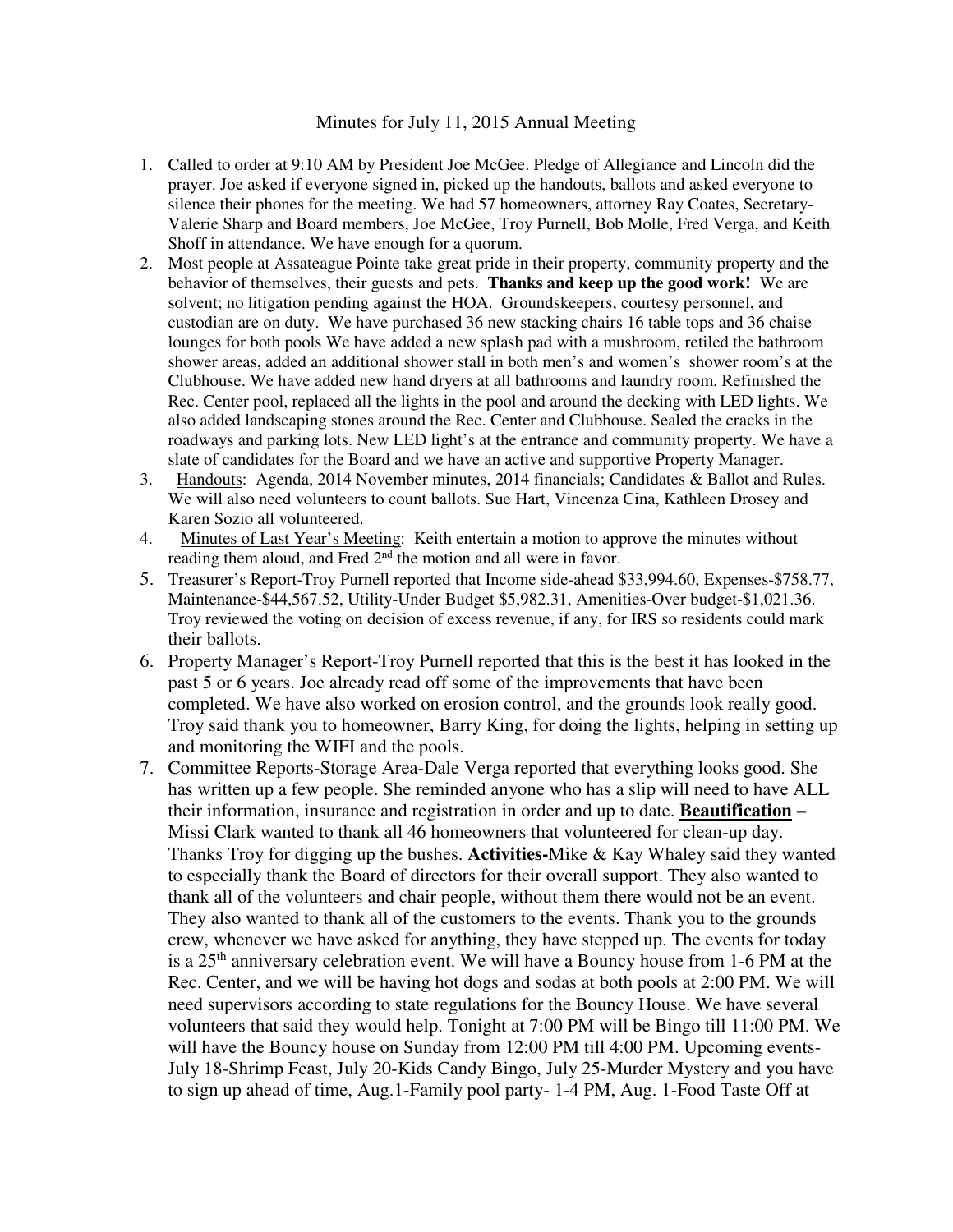7:00 PM, August 2, 25th Anniversary Dinner/Cruise money is due July 19, 2015. People have talked about car-pooling for this event.Aug.15- Crab Feast, Aug. 29-Luau. Pools-Barry King thanked the Board for the last year of support and giving him the opportunity to the area in shape. Barry brought up the very serious issue of glass in the pool areas**. NO GLASS IN ANY OF THE POOL AREAS! Barry went thru the entire process that the pool company would have to go thru if glass got broken in the pool area. The pool would be completely shut down for at least 5-7 days. Everything has to be drained cleaned and refilled. WIFI-**Barry reported that there have been a few issues with the storms we have had, 2 antennae's were replaced and the electric line had to be replaced also. The IBM and Android phones and products have no problems getting access to the WIFI but the Apple products are still having some issues. He explained that some older products are no longer getting updated, so certain devices might not work. Joe McGee said that some of the problems are homeowners that do not know how to work their own devices. Joe also said that if you need to have on demand service, he advises you call Comcast and get their service. Barry reminded everyone, that you have to log out of the system after each use. Joe thanked Barry again for all his help. **ECC**-Cathy Ortel had her committee members stand up and she thanked them and everyone applauded. We have some homeowners not cooperating. We have most of the  $2<sup>nd</sup>$  rounds of inspections done. They will be finished this week. Joe said to give the ECC a big thank you to this committee because of them, everyone is keeping up with the maintenance on their homes and properties.

- 8. Old Business **Wall of Honor** were given to Carl Thompson and Ray Howard last year for recognition of their years of service to the community of Assateague Pointe. This year's recipients were Vince Miller and Bob Molle.
- 9. New Business: The bathrooms to be finished, street lights to be replaced with LED's and this will save the community in the long run. It will cost about \$20,000.00.
- 10. Candidates: Fred Verga, Troy Purnell and Keith Shoff were introduced and spoke briefly about their goals for the future. There were not any nominations from the floor. Joe said that it has been a pleasure to work with this bunch of guys.
- 11. Fred updated the audience on Neil's status of his health. He had a valve replaced and a double by-pass. Joe said if anyone else would like to sign the card, it is on the table.
- 12. Open Discussion; Joe read a note from Mr. Boyd-Lot#277-he is concerned about drinking, smoking and spitting in the pool. Maybe smoking can be banned around the pool areas, and have smokers go over to the BBQ pit to smoke. Joe asked Valerie to send a copy of the minutes to Mr. Boyd. Number 1-Joe said these items have been discussed at length at several board meetings. #2 the life guards have the right to remove anyone drinking and being obnoxious from the pool area. So far we have never had that problem here. The smoking issue has been brought up several times at meetings, and asked to have designated areas. Joe said that it is outside, and the board decided to leave it like it is at several of the meetings. Sue Hart-Lot#10 asked about making an area designated outside the pool area for smoking. She also brought up the fact that the Beaches don't allow smoking and neither do restaurants, they have a designated area. Kathleen Drosey-Lot#120 asked if the issue could be reopened. Joe said we would put it on the agenda for the next meeting. Janet Shade-Lot#240 said that there was a person with a smoking bucket next to the pool steps, she felt it was a health issue. Joe said that the life guard should have spoken to them. Joe will talk to the pool company to inform the life guards.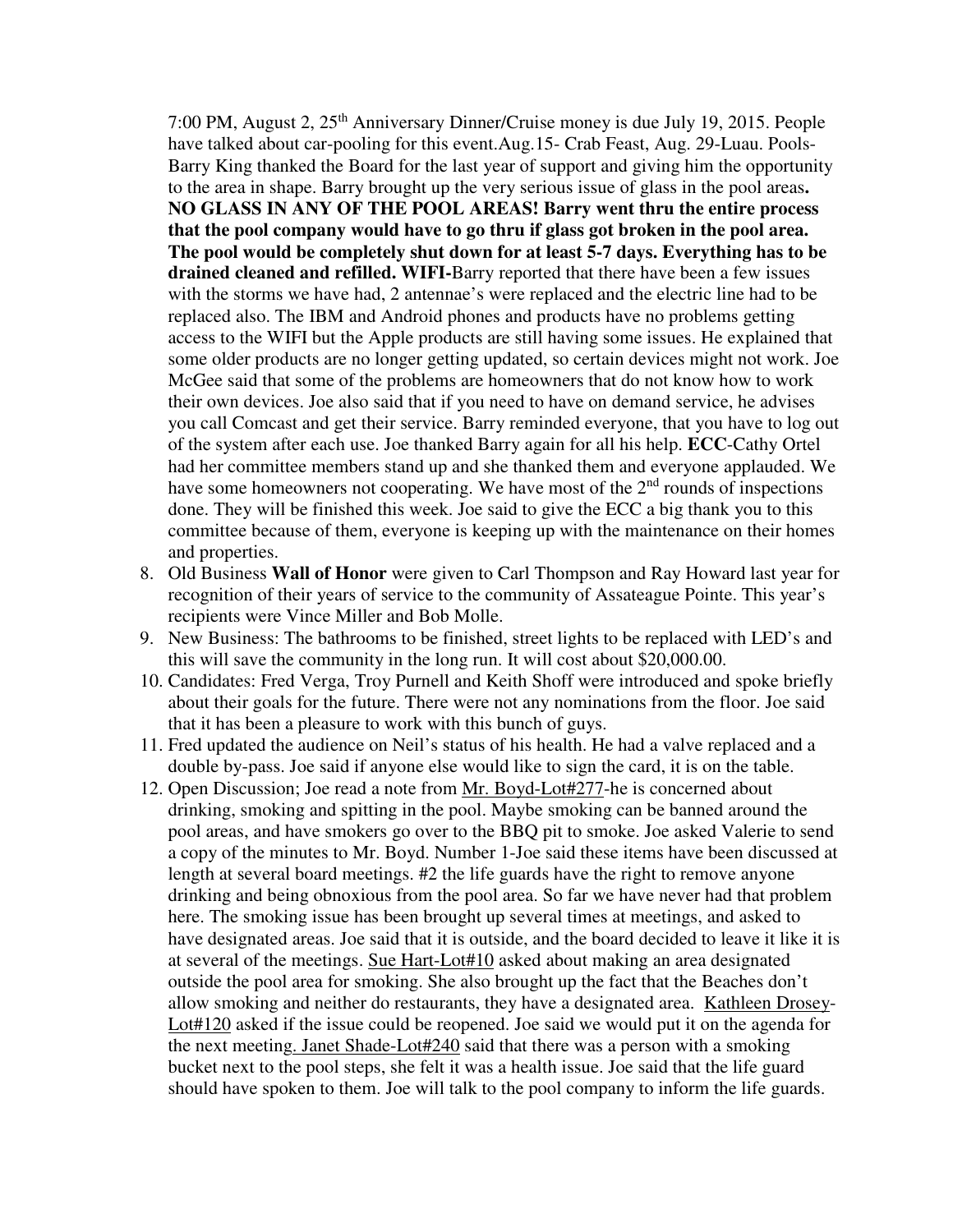Mike Whaley-Lot#90 had a solution to the smoking issue, he said that all of the children who have squirt guns are to squirt out the smokers cigarettes. Everyone got a chuckle out of that remark. Rollins Brown-Lot#390 said every meeting, when there is a break, the smokers are right outside the door and it very smoky. Bill Lefevre-Lot#20 why not vote on this issue, you have a quorum. Mr. Coates stated it is a Board decision. Joe then said just for the sake of argument, he asked the audience to stand up if you want smoking banned from the pool areas. The majority of the homeowners stood up. Joe then asked who was opposed and the rest of the audience stood. Cathy Ortel said make 1 area (deep end), because little children would be in the splash pad or baby pool area. Chris Stark-Lot#361 stated we do not need any more regulations. This system has worked here for 25 years. If you are offended by someone smoking, just politely ask them and usually they will accommodate. John White-Lot#377 agreed with Cathy and said give a designated area. John also said that most smokers when asked would move away. John also brought up the point that smoking is not illegal. We do not need to segregate them. Paul Coleanne-Lot#465 asked if we could have just an adult swim at the pools. Joe said if you ask the life guard, he can do that. Paul asked who was responsible financially for the electric outage and water outage. Joe responded that it is Choptank and the county. Paul asked if renters are allowed to bring pets-NO, The bathrooms and shower areas look great. He asked for a copy of the Reserve Report in the office? Troy said it was done last year and he thought everyone had received a copy. He said yes you can pick up a copy in the office and it is for the next 20 years. Are we getting smart meters? Joe said the association owns all of the meters, not Choptank. Paul also asked about getting an underground gas line-Joe said no, because about 6 years ago, there was a survey sent to all homeowners and we only got about 10% of responses, so the gas company has moved on. Marilyn Belz-Lot#126- We sent in a letter to the board about 2 different situations, and I was under the assumption, that we would receive a response in 30 days. It hasn't happened yet. Joe asked what she was referring to. She had a confrontation at the gate about not having a sticker on their boat and Mike said something offensive. The second thing was about the cats that got on my son's golf cart under the cover and shredded the entire seat. Troy said that the situation with the gate attendant was addressed and Joe agreed. Marilyn insisted that nothing was done about it. Troy apologized and said we would get a letter out tomorrow about it. Joe addressed the cat issue and said that the complaints have been turned over to the ECC and it is now a fineable offense. Janet Shade-Lot#240-Drainage issue behind house, John Hale-Lot#17-Is there mosquito spraying? Stan Hockenberry-Lot#109 Midnight swim or pool party with a DJ-for an event. Mike Whaley said we could play CD's in the clubhouse. Mrs. Cina-Lot#9- In the pond behind my house, used to have a safety ring. Can we get that back? Troy responded by saying they kept getting stolen. She was also concerned about the algae in the pond. Can a fountain be installed? Troy said it doesn't do anything about the algae. Barley straw has been talked about. Can we get more fish from DNR. Jim Lleras-Lot#257-Can we get an override manual option on the gate, when we have an electrical problem, the gate doesn't work. The other thing I wanted to mention was the underage golf cart driving. Joe said we as homeowners need to report and tell people that you have to have a driver's license to operate a golf cart. Paul Basstress-Lot#121-asked about the surprise assessments about a year ago, Joe answered by saying that last one was for paving. Paul Coleanne-Golf cart stickers should be bigger. The DJ for the July 4<sup>th</sup> pool party played a